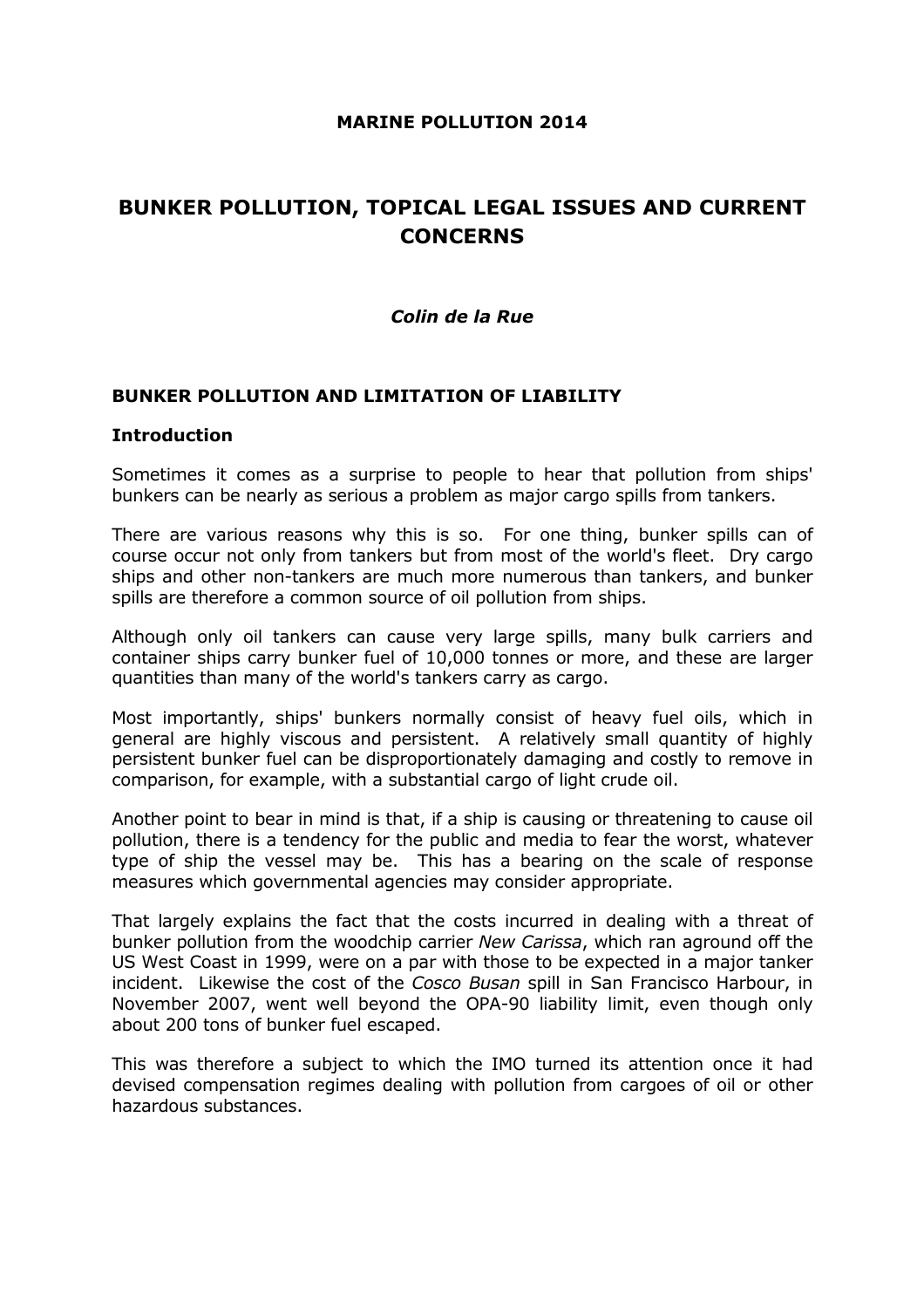### The International Convention on Civil Liability for Bunker Oil Pollution Damage, 2001

In March 2001 agreement was reached at an IMO Diplomatic Conference in London on the text of the new International Convention on Civil Liability for Bunker Oil Pollution Damage.

Previously, the only international conventions in force which had any bearing on liability for bunker spills were the Civil Liability and Fund Conventions. These deal only with pollution from oil tankers, and would not therefore apply to bunker spills from vessels such as dry cargo ships, LNG or LPG carriers, passenger ships, or other vessels not engaged in the carriage of bulk oil. Spills from such vessels do not normally involve release of quantities as great as those lost in major tanker incidents, but they do account for the majority of significant oil pollution incidents. In such cases rights to compensation had previously depended on national laws. These did not follow a uniform pattern, and outside the USA it was not in practice possible to maintain a system of compulsory insurance in the absence of an international regime.

In order to fill this remaining gap in the international pollution regimes IMO decided in 1996 to prepare a draft Bunkers Convention to govern bunker spills from all vessels not covered already by CLC. This work culminated in the Diplomatic Conference held in London in March 2001, when the final text of the Convention was agreed.

The conditions for entry-into-force of the Convention called for a fairly high level of international support, largely because it provided for certification requirements which would involve a good deal of work, and which could not be justified unless the regime had a reasonably widespread effect. These conditions were met late in 2007, with the result that the Convention came into force one year later, in November 2008. There are now over 60 Contracting States in which the Bunkers Convention applies.

Three key features of the Convention are strict liability, compulsory insurance, and limitation of liability. These three corner stones follow a pattern which in many respects is similar to that of CLC, though there are some important differences. Most of these boil down to the fact that the Bunkers Convention is a single-tier compensation regime – i.e., there is no provision for supplemental compensation above the shipowner's liability limit from an additional source comparable to the IOPC Funds.

This means that if the claims in a bunker pollution incident exceed the shipowner's limit, the effect of limitation can be much more real and dramatic than is the case in most tanker incidents where the IOPC Funds are involved. In these cases the compensation available under CLC and the Fund Convention has normally been more than sufficient to cover the admissible claims in full. The shipowner's limit has then been of little consequence to the claimants, and its main significance has been to apportion the financial burden of compensation between shipowners and their liability insurers on the one hand, and, on the other, the IOPC Funds and their (mostly) oil industry contributors.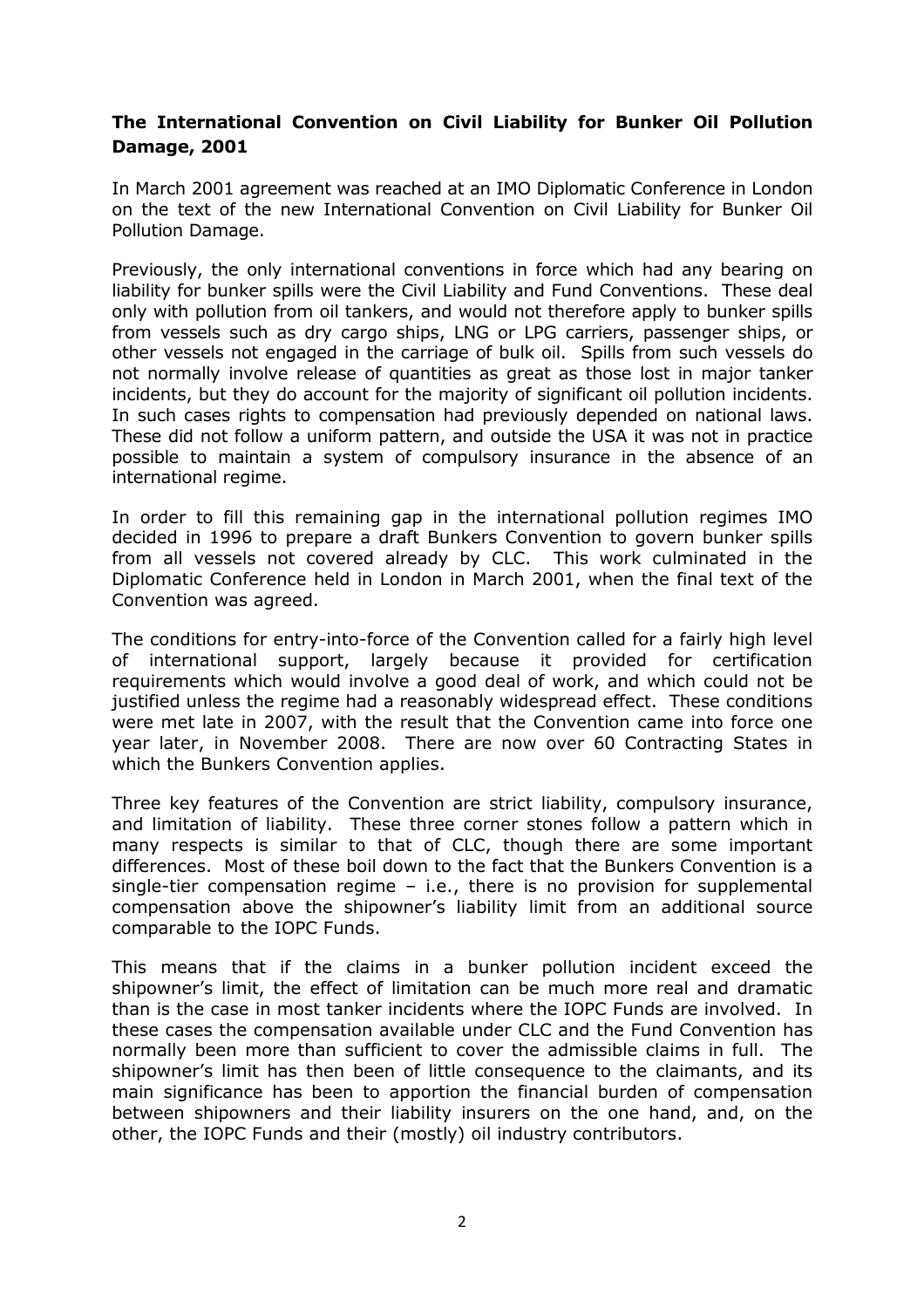By contrast, if limitation is invoked in respect of a bunker spill from a nontanker, the effect is to reduce the amount which claimants are able to recover. Unlike other cases in which limitation is commonly invoked – most of which involve claims by a small number of maritime commercial interests for property damage resulting from collisions and similar incidents – oil pollution cases typically involve multiple claims by small businesses and private individuals for economic loss, as well as claims by public bodies for clean-up expenses and other response costs. Reliance by the shipowner on limitation laws which leave pollution claimants less than fully compensated is relatively controversial and has been resisted on political as well as legal grounds.

The scope for legal argument lies mainly in the fact that the Bunkers Convention, unlike CLC, does not contain its own free-standing system of limitation. Instead it relies on linkage to the limitation regime in the 1976 London Limitation Convention, as amended (LLMC). This was not drawn up with pollution claims specifically in mind, and as a result, technical complications have sometimes thwarted attempts by shipowners to limit liability for bunker spills as they might have expected.

To appreciate these issues it is necessary to review some of the main features of LLMC.

# The 1976 London Limitation Convention

LLMC was adopted by the IMO in 1976 to meet the concern of many governments that the limits set by the existing regime, in the 1957 Brussels Limitation Convention, were out of date and too low. This was due chiefly to high levels of inflation over the intervening years.

LLMC introduced significant increases but also made the right to limit liability more secure. Under the 1957 Convention it had become increasingly difficult for shipowners to satisfy courts that damage had occurred without their "actual fault or privity", as was necessary to establish the right of limitation. LLMC redressed the balance by (a) entitling shipowners to limit their liability unless the loss resulted from their personal act or omission, committed with the intent to cause the loss, or recklessly and with knowledge that such loss would probably result; and (b) reversing the onus of proof so as to place it on the party challenging the right to limit.

The Convention sets out a wide definition of parties qualifying as a "shipowner", including not only registered owners but also charterers, managers and operators of a sea-going ship. $^1$ 

# The financial limits

LLMC provides for tonnage-related limits applying to most types of maritime claim, other than those covered by other regimes, such as claims for oil pollution damage from tankers under the Civil Liability Convention 1992. The limits are calculated in Special Drawing Rights ("SDRs") and converted into national currency.

l

 $^1$  Art. 1.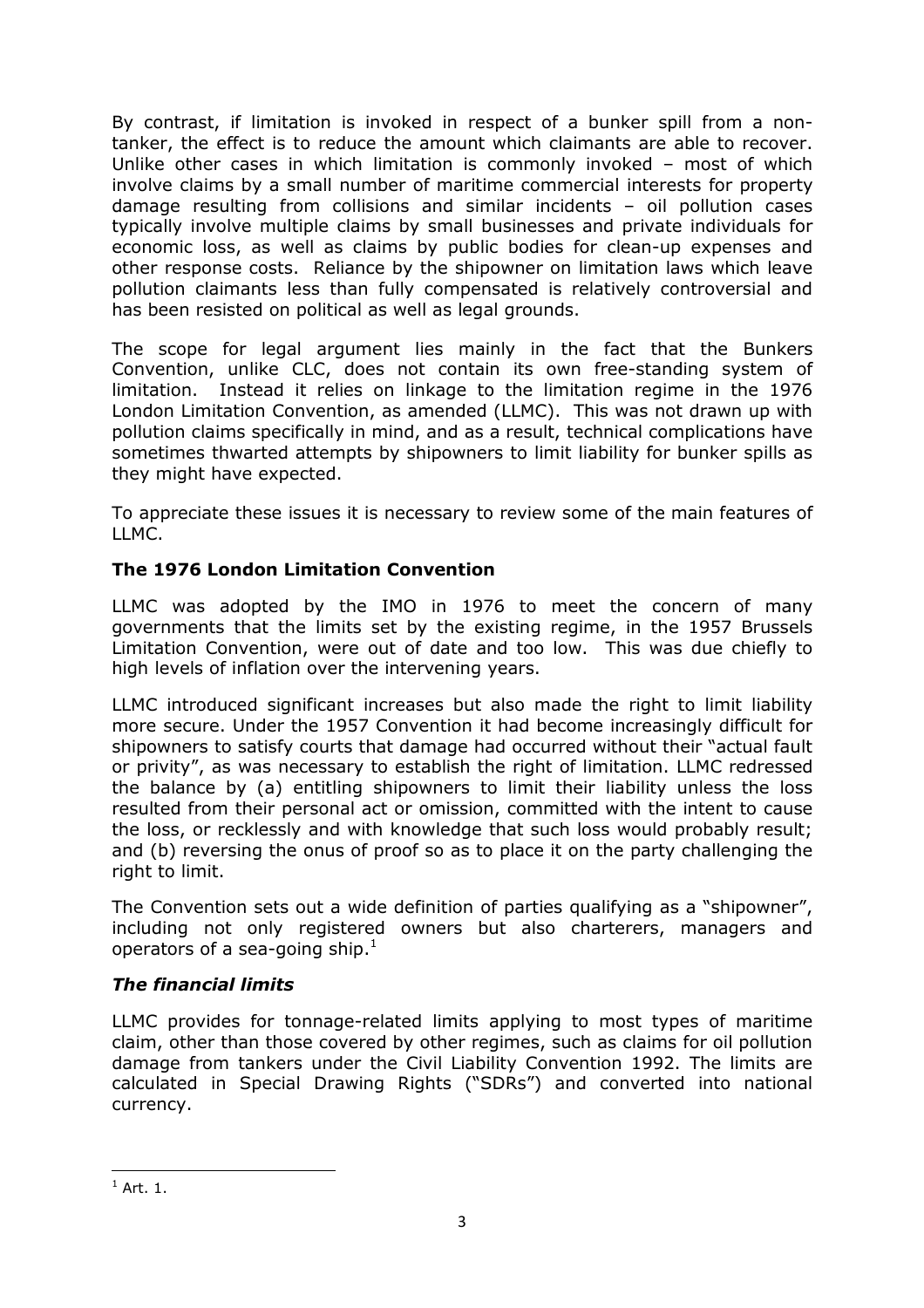The limits have been raised from time to time since 1976. A significant increase was the main amendment of the Convention introduced by the 1996 LLMC Protocol, albeit it applies only in Protocol States. The Protocol also provided for the limits to be updated in future by means of the tacit acceptance procedure which is now a feature of many IMO instruments. The latest increase was decided upon by the IMO in April 2012 and will take effect in accordance with this procedure from 19 April 2015.

These latest increases were first proposed as a result of the *Pacific Adventurer* incident off Queensland, Australia, in 2009. The case involved a container vessel which lost a number of boxes during a powerful cyclone, resulting in hull damage which allowed some 230 tons of bunker oil to escape into the sea. The cost of the clean-up was reported as some US\$27.5 million. Under the 1996 Protocol limits, the shipowners were entitled to limit their liability to about US\$15.5 million.

As a result of this incident, the Australian Government submitted a proposal to the IMO Legal Committee that the Protocol limits be increased. In response to a request from the Committee to provide relevant data, the International Group of P&I Clubs submitted information to the effect that only eight incidents since 2000 (or 1.34% of the total in that period involving ships entered in Group Clubs) had given rise to pollution claims above the 1996 Protocol limit applicable to the vessel concerned.

There was general agreement among States that some increase was needed, but there were widely differing views as to the percentage increase required, ranging from 147% (this being the maximum increase permitted under the formula prescribed by the LLMC Protocol) to 45%, based on changes in monetary values during the period since the limits were previously set. The latter view prevailed, supported by the argument that the limits should not be set at a level which was so high as to negate the concept of limitation of liability, since otherwise liability would be effectively unlimited. In the event, increases were agreed of 51% (which took account the further period before entry into force in April 2015).

As an indication of the current and future levels of the liability limits, a Panamax bulker of 35,000 gt would be subject to approximate limits of US\$8.8m under the 1976 Convention, US\$21m in Protocol States, and US\$32m in Protocol States from April 2015.

The corresponding figures for a Capesize vessel of 160,000 gt are approximately US\$ 27m, US\$65m and US\$98m.

### Limitation of liability for bunker spills

As noted earlier, when limitation of liability results in pollution claims not being fully compensated this is relatively controversial and has been resisted on political as well as legal grounds.

The politics of the subject are illustrated by the very case which brought onto the IMO agenda the proposals for the latest increases in limits, the Pacific Adventurer incident in Australia.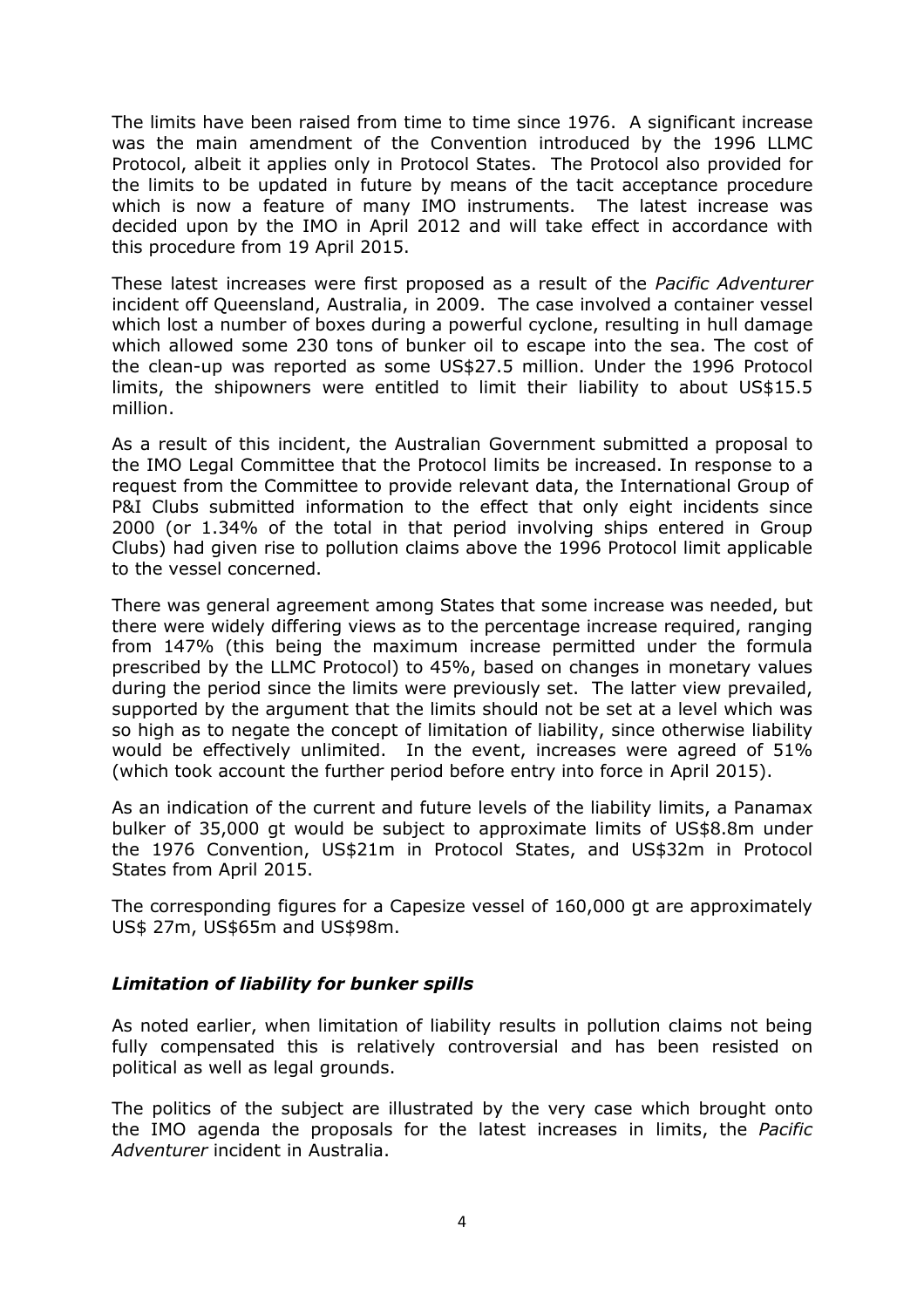In that case there was no dispute that the shipowners were entitled to limit liability to US\$15.5m compared with the US\$27.5m that the Queensland and national authorities were claiming as the cost of the clean-up. However the owners were part of an industrial group which had other business interests in Australia, and political pressure was exerted on them, by representatives of both the State and Federal Governments, to waive limitation rather than leave the excess to be borne by the taxpayer.

This pressure put the shipowners in an invidious position. For one thing, it failed to respect their legal rights, as well as treaty obligations to do so, and threatened to set an unfortunate precedent encouraging others to do likewise. There were also important principles of insurance at stake: P&I cover is designed to protect against legal liabilities only, and any amounts paid without liability would normally have to be funded from the shipowner's own pocket. Few would see this as a viable way of funding compensation for oil spills.

In the event, without waiving limitation, the shipowners agreed to pay an additional US\$6.5 million as a donation to a charitable environmental trust set up specifically for the purpose. The shortfall in recovery of clean-up costs was later reimbursed to the authorities from the Australian Protection of the Sea Levy, funded by the shipping industry through an Australian marine protection environment tax, which in turn was increased with the aim of recouping this amount over the following five years.

When the subject was tabled at the IMO, governments showed their usual diplomatic reluctance to criticise each other across the conference floor. Nonetheless, concerns were aired in the margins about the wider potential consequences which a case of this kind could have. Though it raised legitimate concerns about the level at which the limits were set, in some quarters it was seen as a setback for all who have campaigned in recent years for greater respect to be accorded to internationally recognized legal rights of shipowners and seafarers. It is believed that these concerns have been fully appreciated by all involved, and that the case is not considered a precedent to be followed in future.

Concerns do however remain over legal complications encountered in another significant bunker pollution incident which occurred later in the same year, on 31 July 2009, when the bulk carrier Full City dragged her anchors in a storm off Langesund, Norway, and ran aground spilling her bunker fuel. This incident, which was Norway's biggest ever oil spill, has highlighted the fact that rights of limitation for bunker pollution clean-up costs may be significantly affected by the manner in which the international bunkers and limitation regimes are enacted in domestic law.

Both the Bunkers Convention and the 1996 LLMC Protocol were in force in Norway, but the Norwegian Maritime Code provided that claims for bunker oil pollution clean-up costs were to be treated in the same way as wreck removal costs. The Code made these subject to a separate limit of Norway's own choosing, which is significantly higher than the limit under the Protocol. This presupposes that clean-up costs, unlike other bunker pollution claims, are not limitable under LLMC. Given that clean-up expenses are commonly the largest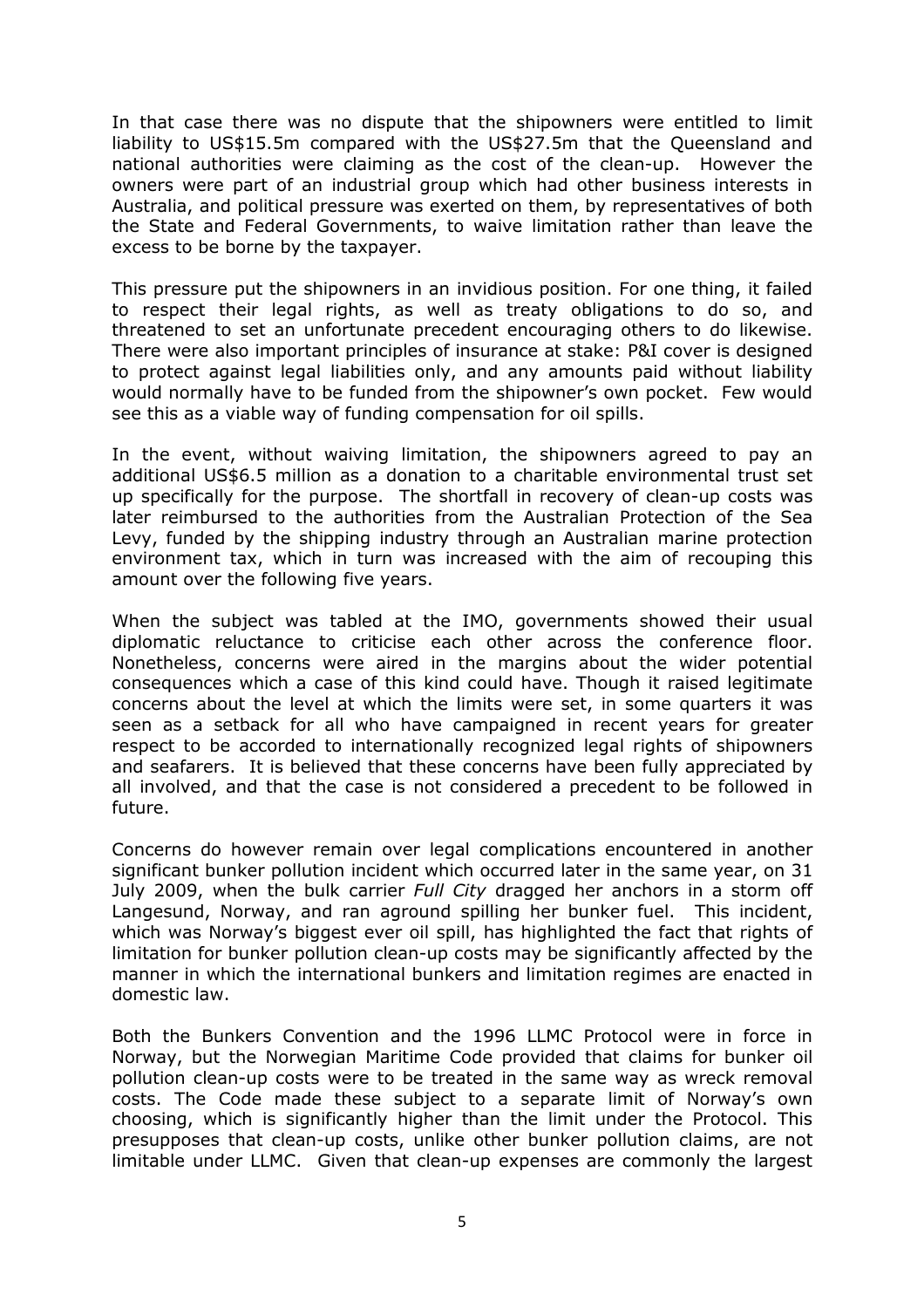element in the overall cost, this is a controversial proposition and one which can produce anomalous results.

The background to this situation goes back to the 1976 Conference, when LLMC was adopted. The Conference was of course concerned with limitation for maritime claims in general, and not specifically with pollution. Indeed, the view was evidently taken that the most significant problems of pollution had already been addressed in CLC, and these were specifically excluded from limitation under LLMC. The same thinking may explain the fact that the list of limitable claims in LLMC makes no express reference to the environment or to pollution, whether by bunkers or otherwise. The provision which came closest to making an express reference to bunker pollution was Article 2.1(d), which allows limitation of liability for

"the raising, removal, destruction or the rendering harmless of a ship which is sunk, wrecked, stranded or abandoned, including anything that is or has been on board such ship".

Although this provision was drawn up with wreck removal rather than bunker pollution in mind, few doubts have been expressed that it is wide enough to cover claims for bunker pollution clean-up costs. The problem with it is that contracting States may opt to exclude it from their national limitation laws.

The background to this is that a number of States insisted at the 1976 Conference on maintaining a policy of unlimited liability for wreck removal claims. A compromise was reached by including wreck removal as a limitable claim, in Article 2.1(d), whilst allowing States the right to opt out of it when implementing the Convention in their national laws.<sup>2</sup> A number of States have exercised this option, including Norway and the UK.

The possibility of this having unintended consequences in relation to bunker pollution appears to have been first noted in the early 1990s, when the UK Government proposed to introduce national legislation imposing strict liability for bunker spills. At the time it expressed the view that this new liability would be limitable under LLMC, but in some quarters it was questioned whether this right of limitation was as clear as intended.

In States which have opted out of Article 2.1(d) limitation for bunker pollution clean-up depends on whether it is accepted as falling within Article 2.1(a) in respect of property damage. The wording of this provision supports the inclusion of pollution, as it does not specify any particular mechanism by which the damage must occur, and it includes reference to 'waterways', something which can obviously be damaged by pollution. However, as Article 2.1 makes no express reference to pollution, the position was not entirely certain. In these circumstances an express stipulation was included in the UK Merchant Shipping Act that claims for bunker pollution were to be treated as claims for property damage limitable under LLMC Article  $2.1(a)$ .<sup>3</sup>

l

 $^2$  Art. 18.

 $3$  Merchant Shipping Act 1995 s. 168.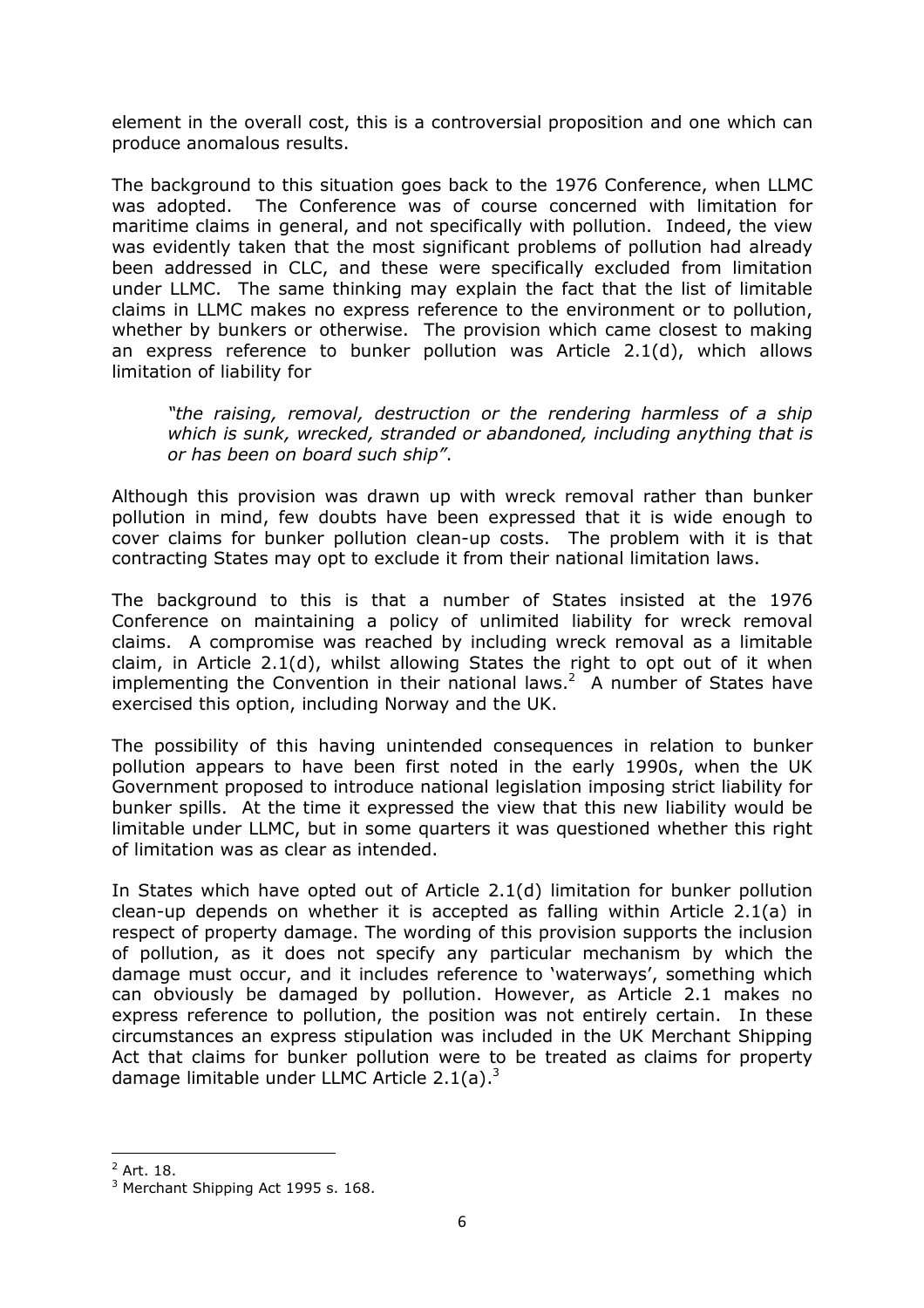The same issue arose on an international level when the IMO undertook the preparatory work for the Bunkers Convention. At an early stage the issue had to be considered whether the new convention should establish a free-standing limit or rely instead upon linkage to LLMC. Both at the beginning and at the end of the process the CMI and other NGOs drew attention to the fact that the linkage solution gave rise to the interpretation issues outlined above, and urged that a clarifying provision be adopted similar to that in the UK. In the early stages this proposal was seen as a detail to be shelved until after wider issues of principle had been decided; then, in the final negotiations, under pressure of time, it was viewed as an unnecessary tinkering with the text: the Diplomatic Conference intended that all claims for bunker pollution were to be limitable under LLMC in contracting states, and none of the governmental delegations present saw any problem in this respect.

By this time there was a degree of judicial support for the view that Article 2.1(a) covered all pollution claims including clean-up costs. $4$  A later Australian case is also relevant: though not concerned with pollution, the court emphasised that "damage to property" in Article 2.1(a) is to be construed on a broad rather than technical basis, taking into account the Convention's function as an international instrument to be applied in a uniform manner within a variety of national legal systems.<sup>5</sup>

There are accordingly ample grounds for concluding that the effect of LLMC, based both on judicial interpretation and on the common intention and practice of States, is that all claims for bunker pollution are limitable. The contrary proposition – that governments are free to stipulate that their claims for cleanup costs are subject to some higher limit of their choosing, or no limit at all, while the claims of private parties are capped in the normal way – is the opposite of the well-established practice of governments "standing last in the queue" until private claimants are paid.

### **Conclusions**

 $\overline{a}$ 

Over the years, increases in the limits of liability have gone hand in hand with measures to increase certainty as to how and when they apply. The latest increases were prompted by bunker pollution incidents which have highlighted not only the case for higher limits, but also a need for greater certainty that due effect will be given to them as intended.

As was pointed out in the recent IMO debates, the very concept of limitation envisages rare cases where claims will be capped. Pressurising shipowners to waive limits is not a viable way of funding supplemental compensation for oil spills, and governments need to consider other appropriate arrangements to apply if and when necessary.

Similarly, States in which national legislation negates the right to limit liability under LLMC for clean-up costs, or leaves it open to question, are open to the charge of failing to fulfil their treaty obligations. Those concerned to avoid this

<sup>&</sup>lt;sup>4</sup> See the remarks (albeit obiter) of Mr Justice Thomas in The Aegean Sea [1998] 2 Lloyd's Rep. 39.

 $5$  The APL Sydney [2009] FCA 1090.